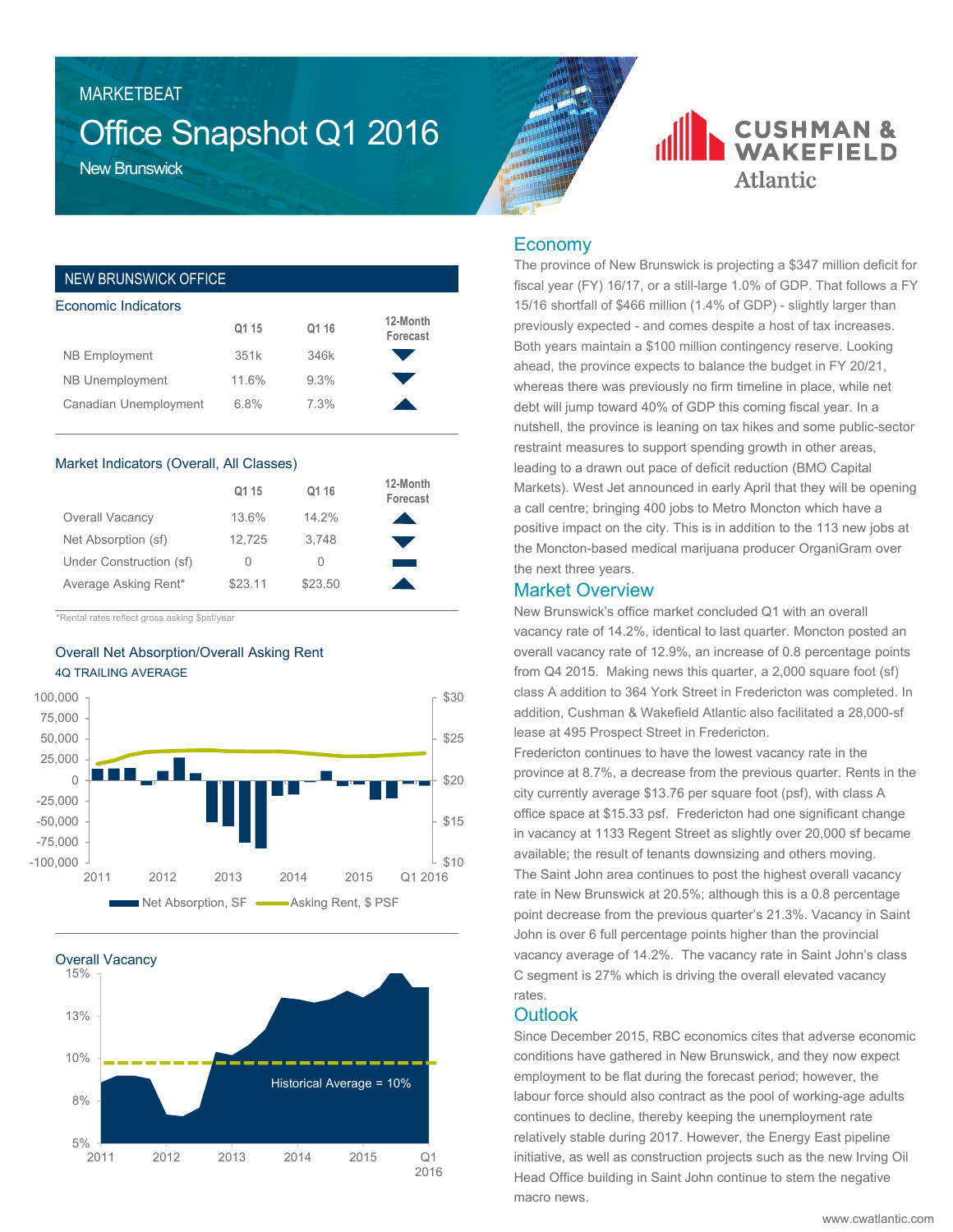MARKETBEAT

## Office Snapshot Q1 2016

**CUSHMAN &**<br>WAKEFIELD **Atlantic** 

New Brunswick

| <b>SUBMARKET</b>     | <b>INVENTORY (SF)</b> | <b>SUBLET</b><br><b>VACANT</b><br>(SF) | <b>DIRECT</b><br><b>VACANT</b><br>(SF) | <b>OVERALL</b><br><b>VACANCY</b><br><b>RATE</b> | <b>CURRENT NET</b><br><b>ABSORPTION</b><br>(SF) | <b>YTD</b><br><b>OVERALL NET</b><br><b>ABSORPTION</b><br>(SF) | <b>UNDER</b><br><b>CNSTR</b><br>(SF) | <b>OVERALL</b><br>AVERAGE<br><b>ASKING RENT</b><br>(ALL CLASSES)* | <b>OVERALL</b><br><b>AVERAGE</b><br><b>ASKING RENT</b><br>$(CLASS A)$ * |
|----------------------|-----------------------|----------------------------------------|----------------------------------------|-------------------------------------------------|-------------------------------------------------|---------------------------------------------------------------|--------------------------------------|-------------------------------------------------------------------|-------------------------------------------------------------------------|
| <b>MONCTON</b>       | 3,211,890             | 14,925                                 | 400.250                                | 12.9%                                           | (25, 128)                                       | (25, 128)                                                     |                                      | \$24.33                                                           | \$29.25                                                                 |
| <b>FREDERICTON</b>   | .931.711              | 900                                    | 167.114                                | 8.7%                                            | 11.379                                          | 11.379                                                        |                                      | \$23.64                                                           | \$27.51                                                                 |
| <b>SAINT JOHN</b>    | 2.304.498             |                                        | 473.364                                | 20.5%                                           | 17.497                                          | 17.497                                                        |                                      | \$22.29                                                           | \$28.88                                                                 |
| NEW BRUNSWICK TOTALS | 7.448.099             | 15.825                                 | 1.040.728                              | 14.2%                                           | 3.748                                           | 3.748                                                         |                                      | \$23.50                                                           | \$28.69                                                                 |

\*Rental rates reflect gross asking \$psf/year

| <b>SUMMARY BY CLASS</b> | <b>INVENTORY (SF)</b> | <b>SUBLET</b><br><b>VACANT</b><br>(SF) | <b>DIRECT</b><br><b>VACANT</b><br>(SF) | <b>OVERALL</b><br><b>VACANCY</b><br><b>RATE</b> | <b>CURRENT NET</b><br><b>ABSORPTION</b><br>(SF) | <b>YTD</b><br><b>OVERALL NET</b><br><b>ABSORPTION</b><br>(SF) | <b>UNDER</b><br><b>CNSTR</b><br>(SF) | <b>YTD</b><br><b>CNSTR</b><br><b>COMPLETIONS</b><br>(SF) | <b>OVERALL</b><br><b>AVERAGE</b><br><b>ASKING RENT*</b> |
|-------------------------|-----------------------|----------------------------------------|----------------------------------------|-------------------------------------------------|-------------------------------------------------|---------------------------------------------------------------|--------------------------------------|----------------------------------------------------------|---------------------------------------------------------|
| Class A                 | 2.762.665             | 15.825                                 | 281.552                                | 10.8%                                           | 3.952                                           | 3.952                                                         |                                      |                                                          | \$28.69                                                 |
| Class B                 | 3.209.549             |                                        | 425.244                                | 13.2%                                           | (19.003)                                        | (19,003)                                                      |                                      |                                                          | \$21.12                                                 |
| Class C                 | 1,475,885             |                                        | 333.932                                | 21.2%                                           | 18.799                                          | 18.799                                                        |                                      |                                                          | \$18.35                                                 |

\*Rental rates reflect gross asking \$psf/year

#### Key Lease Transactions Q1 2016

| <b>PROPERTY</b>           | SF     | <b>TENANT</b> | TRANSACTION TYPE ' | <b>SUBMARKET</b> |
|---------------------------|--------|---------------|--------------------|------------------|
| 1180 St. George Boulevard | 20,000 | OK Tire       | Lease              | <b>Moncton</b>   |
| 643 Babin Street          | 3.200  | Vista Care    | Lease              | Dieppe           |
| 495 Prospect Street       | 28,000 | <b>AMEC</b>   | Lease              | Fredericton      |

#### Key Sales Transactions Q1 2016

| <b>PROPERTY</b>       |       | SELLER/BUYER | PRICE / SPSF | SUBMARKET  |
|-----------------------|-------|--------------|--------------|------------|
| 327 King William Road | 8,800 | N/A          | Undisclosed  | Saint John |

Cushman & Wakefield 32 Alma Street Moncton, NB E1C 4Y1 www.cushmanwakefield.com For more information, contact: Martine Godbout, Sales Support Manager Tel: +1 506 387 6925 mgodbout@cwatlantic.com

#### **About Cushman & Wakefield**

Cushman & Wakefield is a leading global real estate services firm that helps clients transform the way people work, shop, and live.<br>The firm's 43,000 employees in more than 60 countries provide deep local and global insigh occupiers and investors around the world. Cushman & Wakefield is among the largest commercial real estate services firms with revenue of \$5 billion across core services of agency leasing, asset services, capital markets, facility services (C&W Services), global<br>occupier services, investment & asset management (DTZ Investors), project & developmen

Copyright © 2016 Cushman & Wakefield. All rights reserved. The information contained within this report is gathered from multiple sources considered to be reliable. The information may contain errors or omissions and is presented without any warranty or representations as to its accuracy.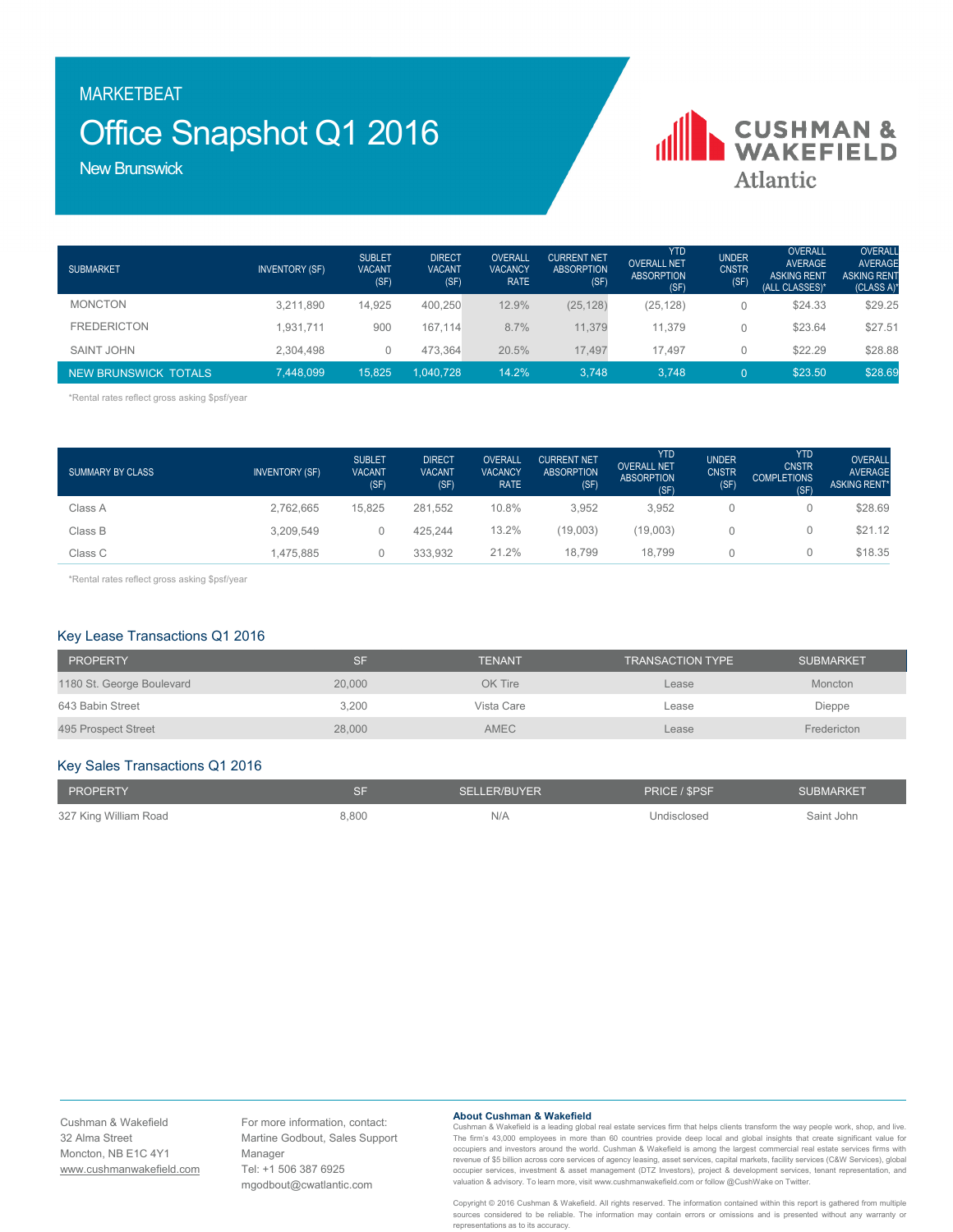#### **MARKETBEAT**

# MARKETBEAT<br>Office Snapshot Q1 2016



CUSHMAN & Atlantic

| <b>Moncton</b> | <b>Fredericton</b> | <b>Saint John</b> | <b>TOTALS</b> |
|----------------|--------------------|-------------------|---------------|
| 3,211,890      | 1,931,711          | 2,304,498         | 7,448,099     |
| 400,250        | 167,114            | 473,364           | 1,040,728     |
| 14,925         | 900                | 0                 | 15,825        |
| 415,175        | 168,014            | 473,364           | 1,056,553     |
| 12.5%          | 8.7%               | 20.5%             | 14.0%         |
| 12.9%          | 8.7%               | 20.5%             | 14.2%         |
| 2,811,640      | 1,764,597          | 1,831,134         | 6,407,371     |
| 87.5%          | 91.3%              | 79.5%             | 86.0%         |
| 2,796,715      | 1,763,697          | 1,831,134         | 6,391,546     |
| 87.1%          | 91.3%              | 79.5%             | 85.8%         |
| \$13.08        | \$13.76            | \$12.01           | \$12.93       |
| \$11.25        | \$9.88             | \$10.28           | \$10.57       |
| \$24.33        | \$23.64            | \$22.29           | \$23.50       |
| 0              | $\Omega$           | $\Omega$          | O             |
| $\Omega$       | $\Omega$           | 0                 | O             |
| $-25,128$      | $-3,721$           | 12,497            | $-16,352$     |
| $-25,128$      | $-3,721$           | 12,497            | $-16,352$     |
| $-25,128$      | 11,379             | 17,497            | 3,748         |
| $-25,128$      | 11,379             | 17,497            | 3,748         |
| $-0.89%$       | $-0.21%$           | 0.69%             | $-0.25%$      |
|                |                    |                   |               |

| Q4 2015                                  | <b>Moncton</b> | <b>Fredericton</b> | Saint John | <b>TOTALS</b> |
|------------------------------------------|----------------|--------------------|------------|---------------|
| Area (Square Feet):                      | 3,211,890      | 1,931,711          | 2,304,498  | 7,448,099     |
| Direct Vacant Space (Square Feet):       | 375,122        | 163,393            | 485,861    | 1,024,376     |
| Sublet Space (Square Feet)               | 14,925         | 16,000             | 5,000      | 35,925        |
| Total Vacant Space (Square Feet)         | 390,047        | 179,393            | 490,861    | 1,060,301     |
| Direct Vacancy Rate (Percent):           | $11.7\%$       | 8.5%               | 21.1%      | 13.8%         |
| Total Vacancy Rate (Percent):            | 12.1%          | 9.3%               | $21.3\%$   | 14.2%         |
| Occupied Space (Sf): (including sublet)  | 2,836,768      | 1,768,318          | 1,818,637  | 6,423,723     |
| Occupancy Rate (%): (inc.sublet)         | 88.3%          | 91.5%              | 78.9%      | 86.2%         |
| Occupied Space (excluding sublet)        | 2,821,843      | 1,752,318          | 1,813,637  | 6,387,798     |
| Occupancy Rate (%): (exc.sublet)         | 87.9%          | 90.7%              | 78.7%      | 85.8%         |
| Weighted Average Net                     | \$13.05        | \$13.52            | \$12.00    | \$12.85       |
| Weighted Average Cam                     | \$11.24        | \$9.67             | \$10.20    | \$10.49       |
| Gross Rent                               | \$24.30        | \$23.19            | \$22.20    | \$23.34       |
| New Supply (Current Quarter)             | 9,375          | $\Omega$           | $\Omega$   | 9,375         |
| New Supply (YTD)                         | 9,375          | $\Omega$           | $\Omega$   | 9,375         |
| 3 Month Absorption (including sublet)    | $-6,106$       | 1,093              | $-6,438$   | $-11,451$     |
| <b>YTD</b> Absorption (including sublet) | $-17,102$      | 19,142             | $-54,796$  | $-52,756$     |
| 3 month Absorption (exc.sublet)          | 3,577          | 14,223             | 9,883      | 27,683        |
| <b>YTD Absorption (exc. Sublet)</b>      | $-4,939$       | 29,554             | $-40,784$  | $-16,169$     |
| Demand Factor                            | $-0.21%$       | 0.06%              | $-0.35\%$  | $-0.18%$      |

| Q3 2015                            | <b>Moncton</b> | <b>Fredericton</b> | Saint John TOTALS |           |
|------------------------------------|----------------|--------------------|-------------------|-----------|
| Area (Square Feet):                | 3,202,515      | 1.931.711          | 2.304.498         | 7.438.724 |
| Direct Vacant Space (Square Feet): | 365.943        | 164.486            | 479.423           | 1.009.852 |
| Sublet Space (Square Feet)         | 24.608         | 29.130             | 21.321            | 75.059    |
| Total Vacant Space (Square Feet)   | 390.551        | 193.616            | 500,744           | 1,084,911 |